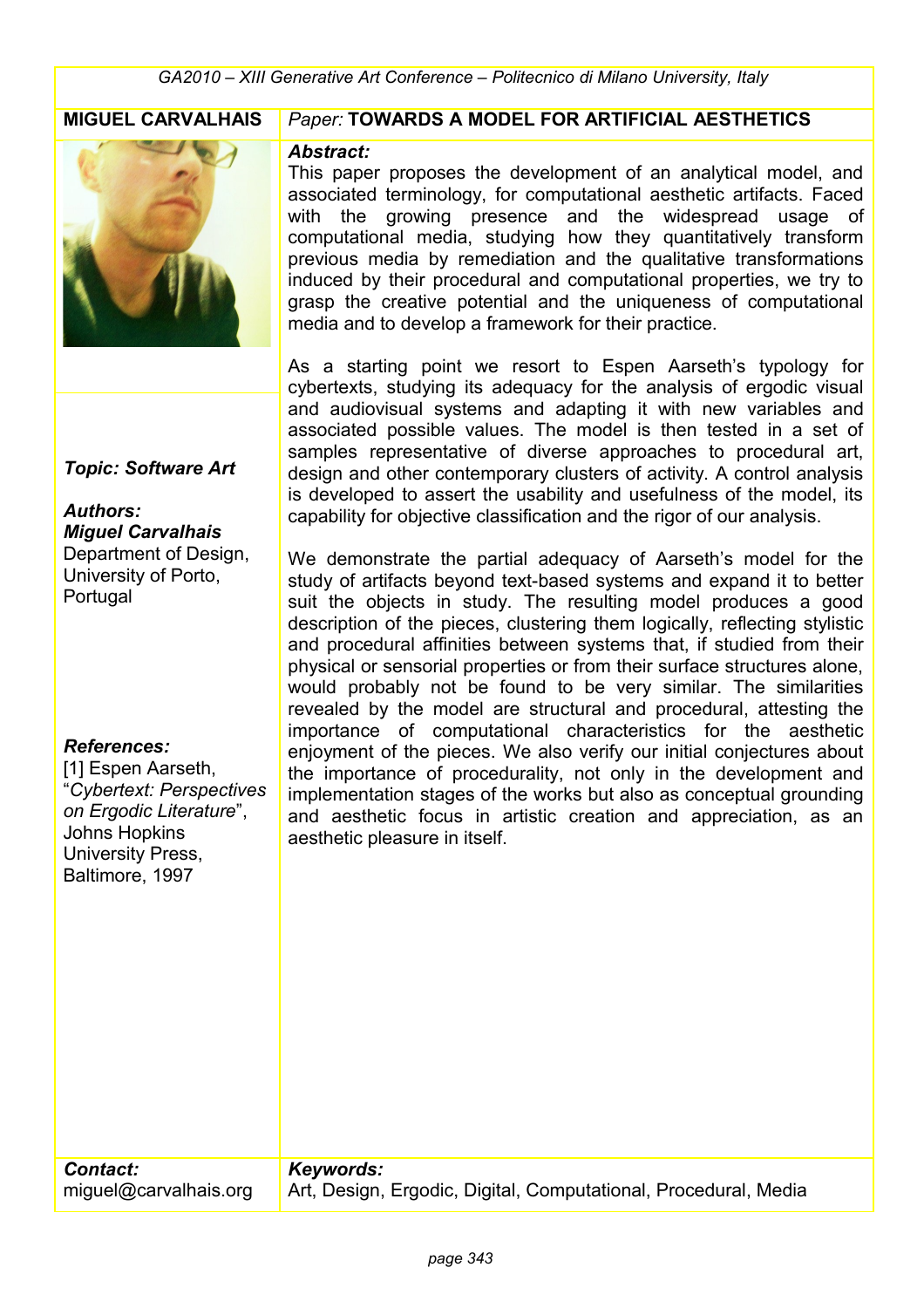# **Towards a Model for Artificial Aesthetics**

**Miguel Carvalhais** *Department of Design, University of Porto, Portugal e-mail: miguel@carvalhais.org*

## **Abstract**

This paper proposes the development of an analytical model, and associated terminology, for computational aesthetic artifacts. Faced with the growing presence and the widespread usage of computational media, studying how they quantitatively transform previous media by remediation and the qualitative transformations induced by their procedural and computational properties, we try to grasp the creative potential and the uniqueness of computational media and to develop a framework for their practice.

As a starting point we resort to Espen Aarseth's typology for cybertexts, studying its adequacy for the analysis of ergodic visual and audiovisual systems and adapting it with new variables and associated possible values. The model is then tested in a set of samples representative of diverse approaches to procedural art, design and other contemporary clusters of activity. A control analysis is developed to assert the usability and usefulness of the model, its capability for objective classification and our own analysis.

We demonstrate the partial adequacy of Aarseth's model for the study of artifacts beyond text-based systems and expand it to better suit the objects in study. The resulting model produces a good description of the pieces, clustering them logically, reflecting stylistic and procedural affinities between systems that, if studied from their physical or sensorial properties or from their surface structures alone, would probably not be found to be very similar. The similarities revealed by the model are structural and procedural, attesting the importance of computational characteristics for the aesthetic enjoyment of the pieces. We also verify our initial conjectures about the importance of procedurality, not only in the development and implementation stages of the works but also as conceptual grounding and aesthetic focus in artistic creation and appreciation, as an aesthetic pleasure in itself.

### **1. Introduction**

The growing presence of computational media and tools in many areas of contemporary life has brought about a series of changes to be faced by all those that interface with these systems, either as consumers or producers. Any quick survey of contemporary art and design creation allows us to understand that the production of computational aesthetic artifacts is very widespread and that, in spite of contextual variations inherent to each particular field, and regardless of each artifact's function, context or setting of production, there are several similarities to be discovered among them. These new artifacts are created by practitioners originating from very diverse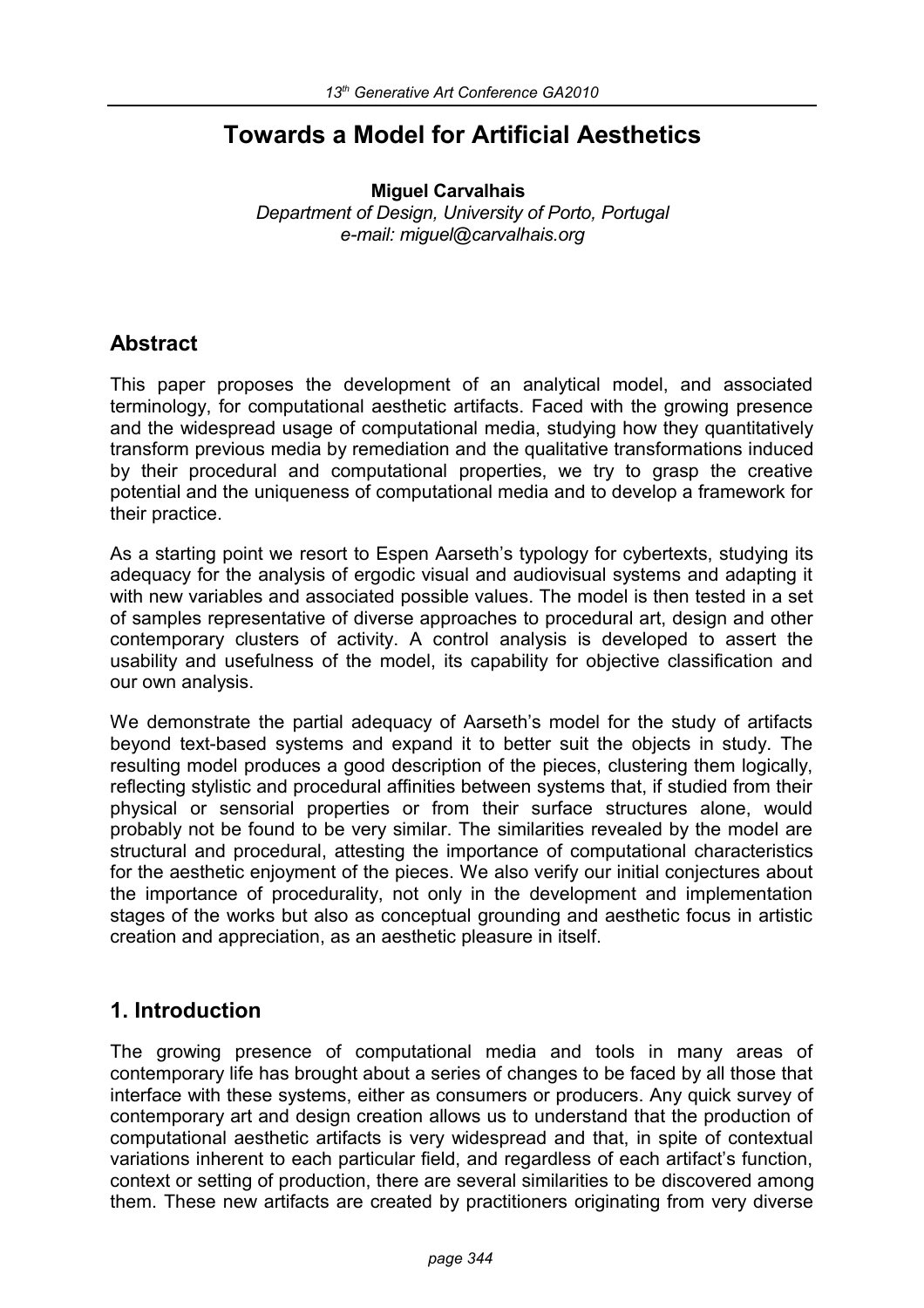fields that bring with them project methodologies and terminologies that are not always compatible, thus creating obstacles to mutual understanding, cooperation and effective criticism. Besides this, several of the phenomena that are being discovered with or through these media are genuinely new and unprecedented, lacking clear references in other arts or fields of study and consequently also a clear nomenclature, which results in a serious disadvantage for their practice and study.

This work proposes to contribute to the creation and establishment of a terminology for computational media and to the development of a framework for their study and critique that is versatile, plastic, and adaptable enough to accompany the ongoing transformation of these media.

### **2. Aarseth's Model**

As a starting point we resorted to Espen Aarseth's model for the analysis for cybertexts [1]. Providing seven variables and their eighteen possible values, this model is able to accurately classify a diverse set of texts selected by its author but it has other advantages: 1) it is not focused on the surface of the artifacts, rather on their structural, functional or procedural traits; 2) it is broad enough to encompass different media and expressions; 3) its emphasis is on common features found across most of the artifacts and not on specific aspects particular to some of these; 4) it recognizes the interactive potential of the media without establishing its precedence over other characteristics; and 5) it is workable, with only two to four possible values for each variable, defining a space of 576 unique positions that is easy to navigate.

While Aarseth's model focused on the analysis and description of ergodic texts, we aimed towards the study of ergodic visual and audiovisual systems. We tried to assert the efficacy of Aarseth's model for the analysis of these new artifacts, and to adapt and expand it in search of a better and more comprehensive description of the works under consideration. We tested the seven original variables for suitability, and adapted them whenever necessary, ultimately managing to use all but one in the new model.

## **3. Data Collection**

We compiled a set of samples that could represent diverse approaches to procedural creation, focusing particularly on visual aesthetic creation and communication. We collected a series of pieces of our own choosing but we were aware that a personal selection could be biased towards the model in development. This was avoided by requesting an external selection of works from three artists with teaching, critique or curation experience in media or digital arts. After being informed about the nature of the project, we were provided with 36 works to be added to our original list for a total of 54 pieces:

- 1. Raymond Queneau, *Cent Mille Milliards de Poèmes* (1961);
- 2. Magnus Bodin, *Cent Mille Milliards de Poèmes* (1997);
- 3. William Gibson, *Agrippa (a book of the dead)* (1992);
- 4. Christa Sommerer & Laurent Mignonneau, *A-Volve* (1994);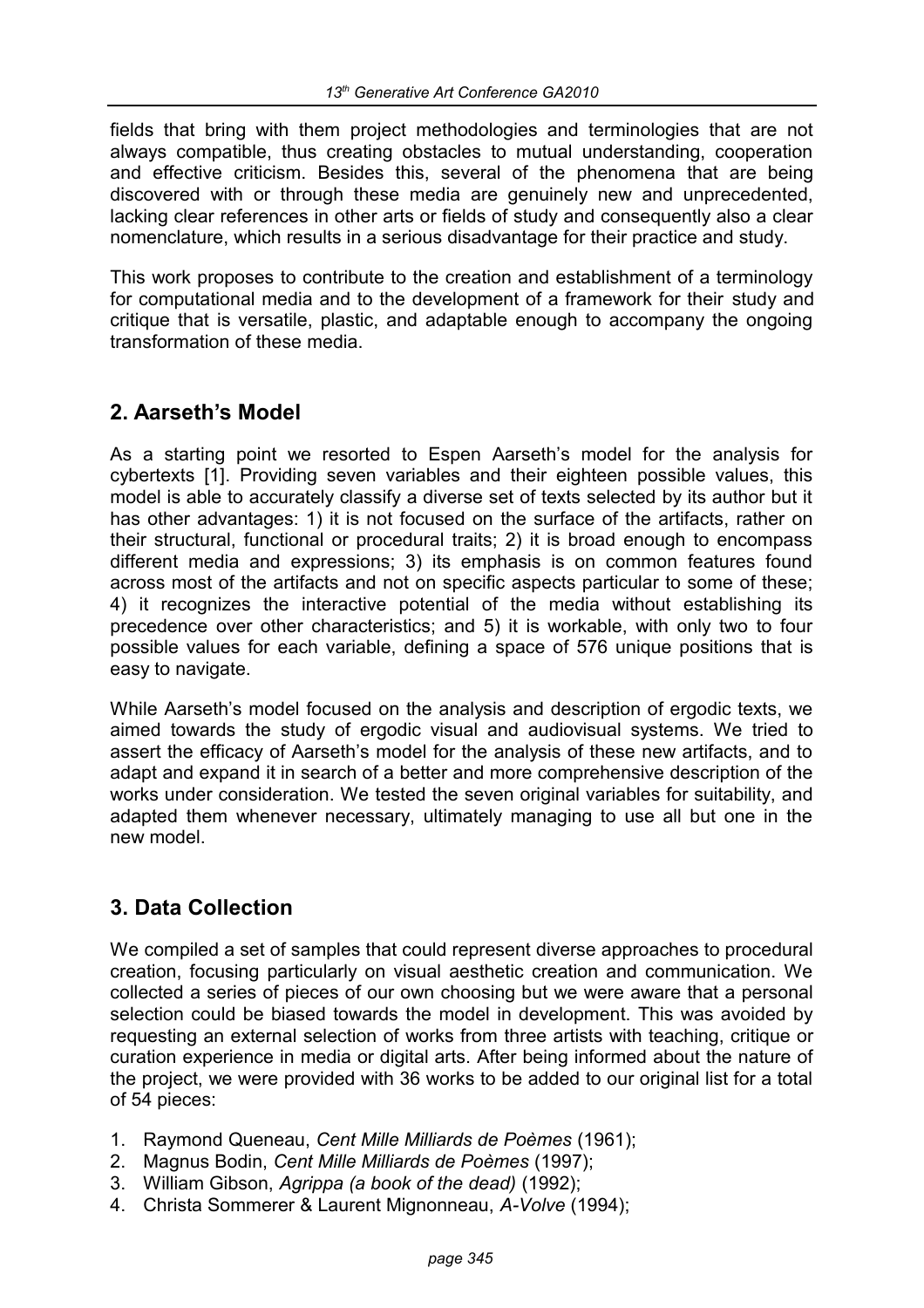- 5. Karl Sims, *Evolved Virtual Creatures* (1994);
- 6. Olia Lialina, *My Boyfriend Came Back From the War* (1996);
- 7. John F. Simon Jr., *Every Icon* (1997);
- 8. Matthew Lewis, Sketch (1998);
- 9. Roman Verostko, *Seven Sisters: The Pleiades* (1998);
- 10. Camille Utterback & Romy Achituv, *Text Rain* (1999);
- 11. Golan Levin, *Yellowtail* (2000) and *Merce's Isosurface* (2009);
- 12. Soda, *Soda Constructor* (2000);
- 13. Marius Watz, *Amoebaabstract 01*(2002);
- 14. Marius Watz, *Amoebaabstract 02* (2002);
- 15. Marius Watz, *Amoebaabstract 03* (2002);
- 16. Andy Huntington and Drew Allan, *Cylinder* (2003);
- 17. Jared Tarbell, *Substrate* (2003);
- 18. Mark Napier, *Black & White* (2003);
- 19. Andreas Müller, *For All Seasons* (2004);
- 20. David Lu, *Droom Zaacht* (2004);
- 21. James Paterson, *Page 0* (2004);
- 22. Jared Tarbell, *Happy Place* (2004);
- 23. Meta, *Emeral* (2004);
- 24. Jan Robert Leegte, *Three Buttons* (2005);
- 25. Leonardo Solaas, *Dreamlines* (2005);
- 26. Mario Klingemann, *Ornamism* (2005);
- 27. Miguel Carvalhais, Pedro Tudela, and Lia. *30x1* (2005);
- 28. Alex Dragulescu, *Extrusions in C Major* (2006);
- 29. Boris Müller, *Poetry on the Road* (2006);
- 30. C.E.B. Reas, *Process 16* (2006);
- 31. Jonathan Harris & Sep Kamvar, *We Feel Fine* (2006);
- 32. Oliver Laric, *Moving Pixel Portraits* (2006);
- 33. C.E.B. Reas, *Process 18* (2007);
- 34. Eno Henze, *Der Wirklichkeitsschaum* (2007);
- 35. Golan Levin and Zach Lieberman, *Reface* (2007);
- 36. Lab[au], *Pixflow #2* (2007);
- 37. Meta, *Folia* (2007);
- 38. Michael Kontopoulos, *Inner Forests* (2007);
- 39. Andreas Nicolas Fischer, *A Week in the Life* (2008);
- 40. Andreas Muxel, *Connect* (2008);
- 41. Brandon Morse, *A Confidence of Vertices* (2008);
- 42. Karsten Schmidt, *Enerugii* (2008);
- 43. Karsten Schmidt, *Print magazine cover design* (2008);
- 44. Universal Everything & Karsten Schmidt, *Nokia Friends* (2008);
- 45. Universal Everything & Karsten Schmidt, *Forever* (2008);
- 46. Erik Natzke, works from the *Colors of Nature* exhibition (2009);
- 47. FIELD, *Animations for Aol. Rebrand* (2009);
- 48. Golan Levin, *Merce's Isosurface* (2009);
- 49. Julius von Bismarck and B. Maus, *Perpetual Storytelling Apparatus* (2009);
- 50. Lia, *phiLia 01* (2009);
- 51. Paul Prudence, *Talysis II* (2009);
- 52. Zach Gage, *temporary.cc* (2009).
- 53. Auriea Harvey and Michaël Samyn, *Vanitas* (2010);
- 54. Hans Hoogerbrugge, *The Inability To Solve a War at a Cocktail Party* (2010).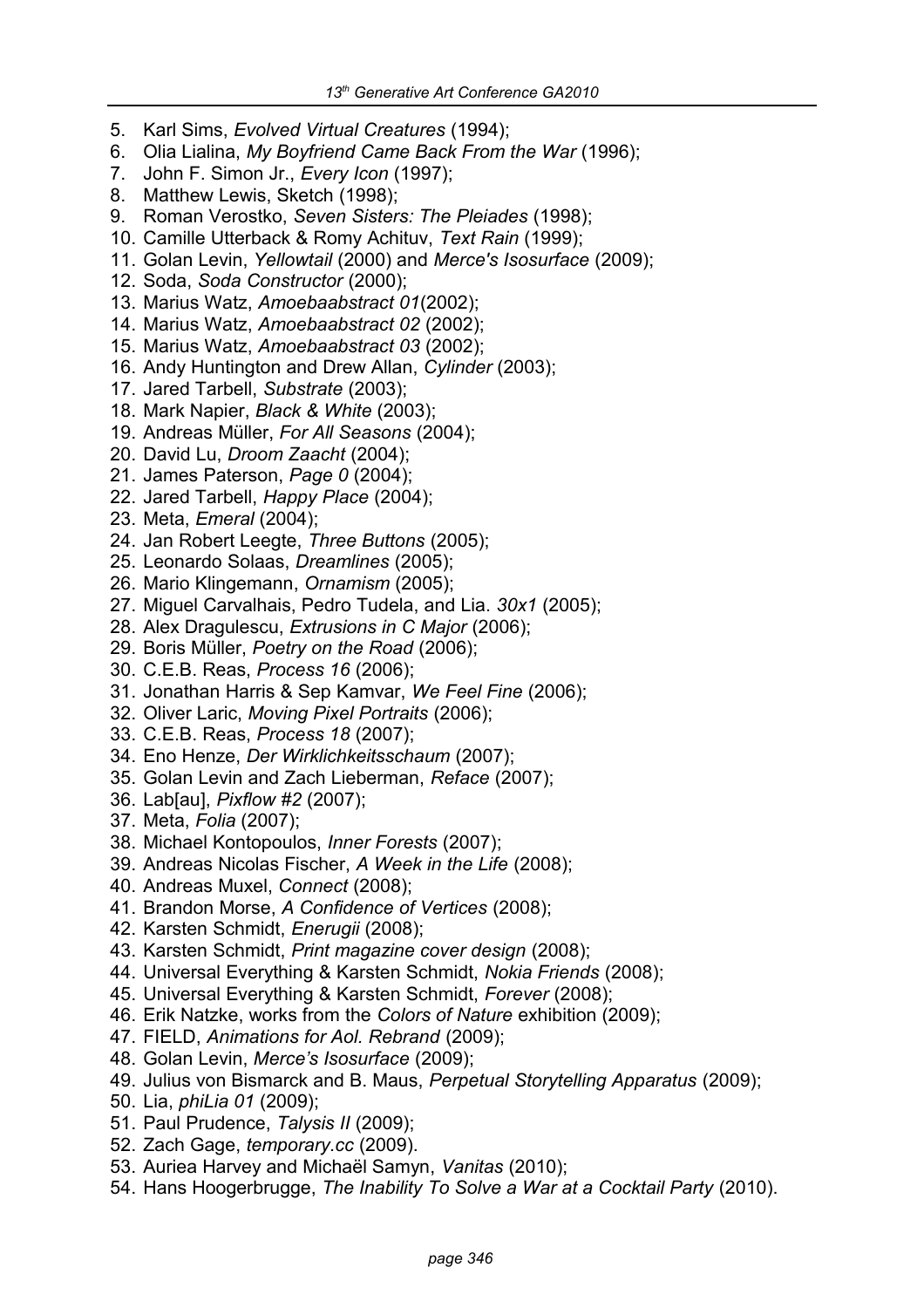### **4. Variables**

#### **4.1 Dynamics**

The first variable in Aarseth's typology describes the contrast between the behavior of signs in a *static* system, where they are constant, from that observed in dynamic systems, where either surface or deep structures can vary. Two of the original possible values for dynamics were repurposed from the original *intratextonic* and *textonic dynamics* to the more adequate new values of *surface* and *deep unit dynamics* (SUD/DUD)*,* following the nomenclature proposed by Barrat [2].

#### **4.2 Determinability**

Determinability concerns the stability of an artifact's traversal function, i.e., whether multiple interactions with the same artifact will result in exact repetitions of the same experience or if, on the contrary, they will evolve differently. *Determinable* systems will repeatedly behave similarly and will allow the reenactment of previous experiences, while *indeterminable* systems may lead the traversal function as much as, or even more than the users themselves, driving the experience into unknown territories and forcing users to adapt or react to new usage scenarios.

#### **4.3 Transiency**

Transiency is related to the temporal existence of the artifact. If the mere passing of time causes changes in the outputs of the artifact then it is *transient*, otherwise it is *intransient*.

#### **4.4 Perspective**

Aarseth's perspective focuses on the text requiring the user to play a strategic role as a character in its diegesis, in which case it is *personal,* otherwise being *impersonal*. Although our analysis included some narrative pieces, their inclusion was motivated by form, structure and behavior, not by narrative aspects. This resulted in a universal classification of perspective as always being impersonal. A complete model of procedural media must address narrative properties but, recognizing that their study would add a layer of complexity to this work, we chose to leave it outside the scope of this study, hoping to reincorporate it in the future.

#### **4.5 Access**

This variable describes whether the entirety of the artifact or its outputs are available to the user at all time, in which case the access is *random,* or if alternatively, the access is *controlled*.

#### **4.6 Linking**

Linking describes the existence of devices or rules that lead the user through the traversal and whether the access to these is *explicit* or *conditional*.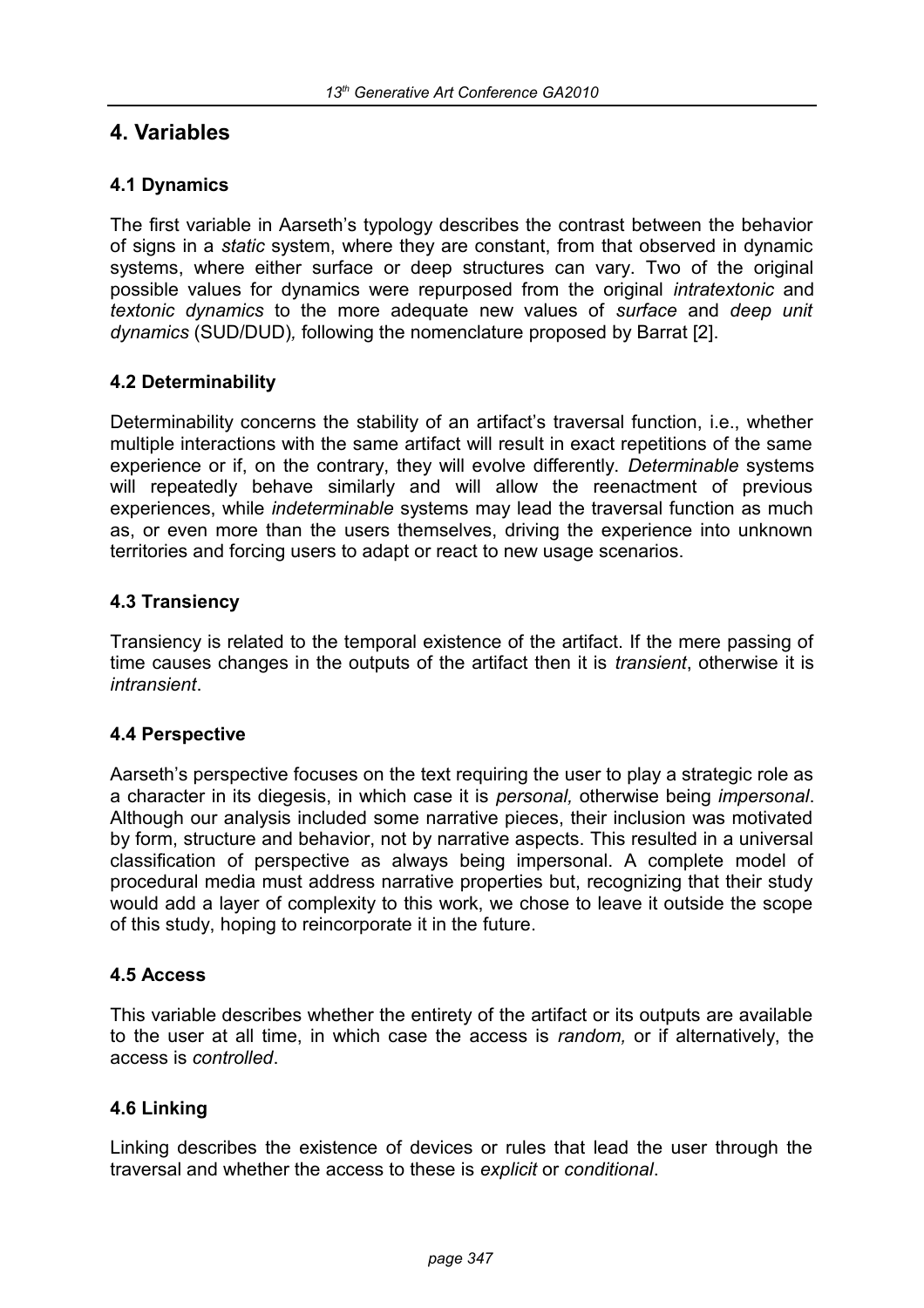#### **4.7 User Functions**

The last variable in Aarseth's typology describes which user function is present in each system, besides an omnipresent *interpretative* function. In the *explorative*  function the user is free to define which path to follow along the traversal of the artifact, while in the *configurative* function the user may be able to arrange or to create new surface or deep structures. The original *textonic* function was initially replaced by a new *structural* function, not limited to textual forms, but it was eventually concluded that the previously existing *configurative* function already described this behavior, therefore we reduced the number of possible values to three: *interpretative, explorative* and *configurative*.

The original variables of dynamics, determinability, transiency, access, linking and user functions proved to describe relevant aspects of the pieces, while perspective was demonstrably not contributing to the new model. In an attempt to achieve a more complete description of the artifacts under study, we introduced three new variables to the model: *modes, autonomy* and *class*.

#### **4.8 Modes**

Modes attempts to quantify how many levels of perception are involved in the reading of a system's outputs. Quantifying modes is not the same as quantifying the number of physical dimensions in which the output of a system is produced; it rather concerns the reception of the system's outputs. We followed a physical and sensorial definition of modes, bound to the regimes of human perception, as proposed by Whitelaw [3]. Following Strickland [4], we expanded the definition of mode to include the perceptions (and derived aesthetic pleasures) of mathematics (or logical procedures and structures) and motion, thus raising the total number of possible modes to five: visual, audial, haptic, movement and procedural.

#### **4.9 Autonomy**

Autonomy is included as a descriptor of a system's capacity to generate novelty, or to be creative to some degree, without resorting to external inputs (whether machinic, human or both). *Autonomous* systems are those that either contain or generate all the data that they need to work and that, in doing so, produce novel outputs. All other systems, fed by external sources of information, are classified as *data-driven*  and regarded as systems where the author or user keeps a good measure of agency.

#### **4.10 Class**

This variable classifies the computational class — understood after Wolfram's definition [5] and Rucker's interpretation [6] — to which a system's output belongs. From various possible understandings of this variable, we chose to classify the outputs according to which class of computation they may develop or represent. Consequently, most static intransient outputs are classified as class 1, most of the static transient outputs as being class 2, and all those that exhibit complex behaviors as being class 3 or 4, the structure of the outputs determining whether the system is classified as class 3 (random, totally unpredictable) or class 4 (structured, at least locally, and at least partially predictable).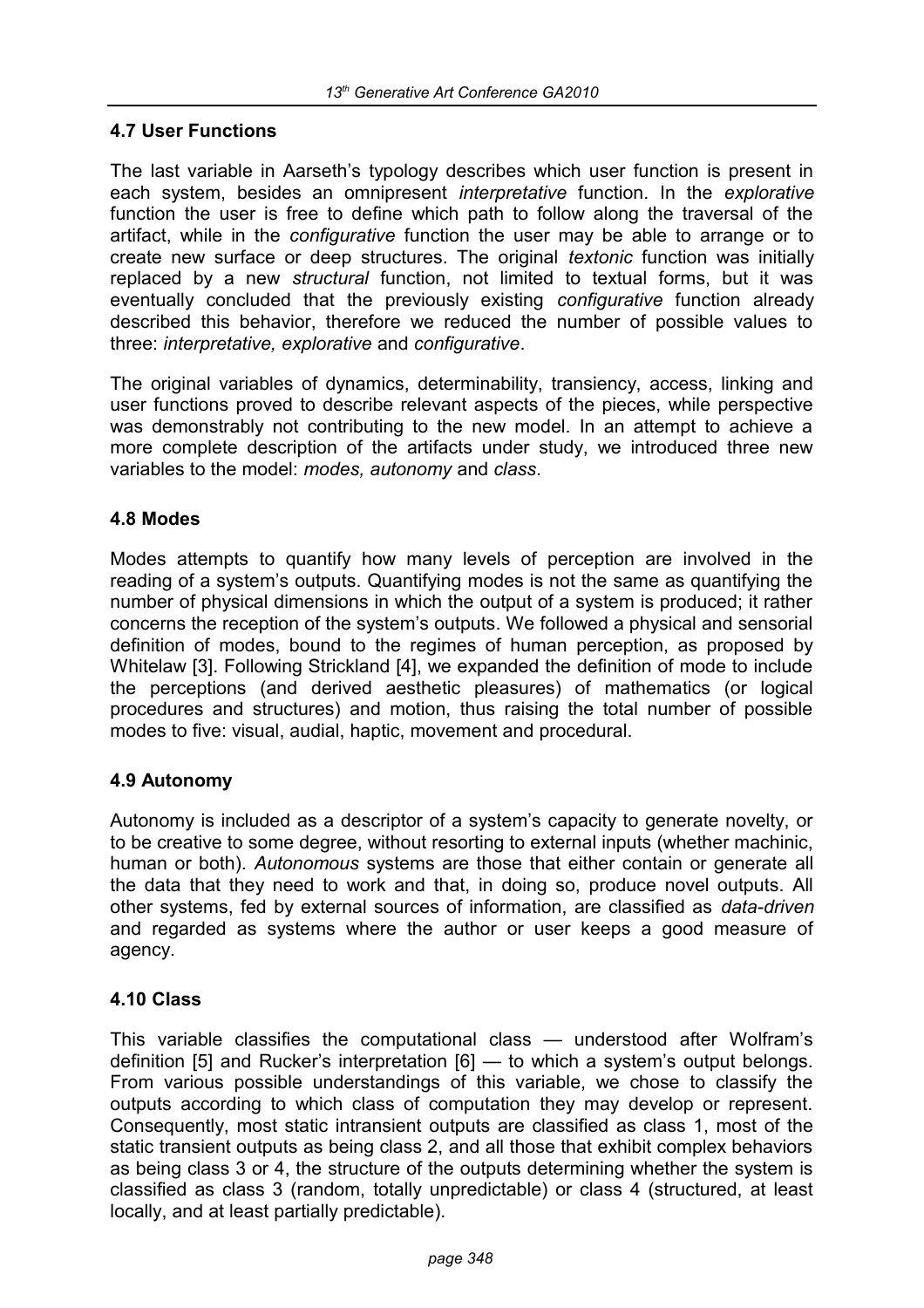| <b>Dynamics</b>                                 | static, SUD, DUD                           |  |  |  |  |
|-------------------------------------------------|--------------------------------------------|--|--|--|--|
| determinable, indeterminable<br>Determinability |                                            |  |  |  |  |
| Transiency                                      | transient, intransient                     |  |  |  |  |
| Access                                          | random, controlled                         |  |  |  |  |
| Linking                                         | none, conditional, explicit                |  |  |  |  |
| User functions                                  | interpretative, explorative, configurative |  |  |  |  |
| Modes                                           | $1 - 5$                                    |  |  |  |  |
| Autonomy                                        | autonomous, data-driven                    |  |  |  |  |
| Class                                           | 1-4                                        |  |  |  |  |

*Table 1: The nine variables and their possible values.*

## **5. Analysis**

Still following Aarseth's methodology, we used the R environment for statistical computing and the CA package [7] to develop a Multiple Correspondence Analysis on the data.

*Table 2: Multiple correspondence analysis results.*

| <b>Number</b> | Eigenvalue | <b>Inerti</b><br>а | <b>Cumulated</b> |
|---------------|------------|--------------------|------------------|
|               | 0.342199   | 54.1               | 54.1             |
|               | 0.054562   | 8.6                | 62.7             |
| 3             | 0.032972   | 5.2                | 68.0             |
|               | 0.023009   | 3.6                | 71.6             |

This allowed us to plot the results of the analysis as a two-dimensional graph, using the first two synthetic axes produced by the MCA and describing 62.7% of the data variation.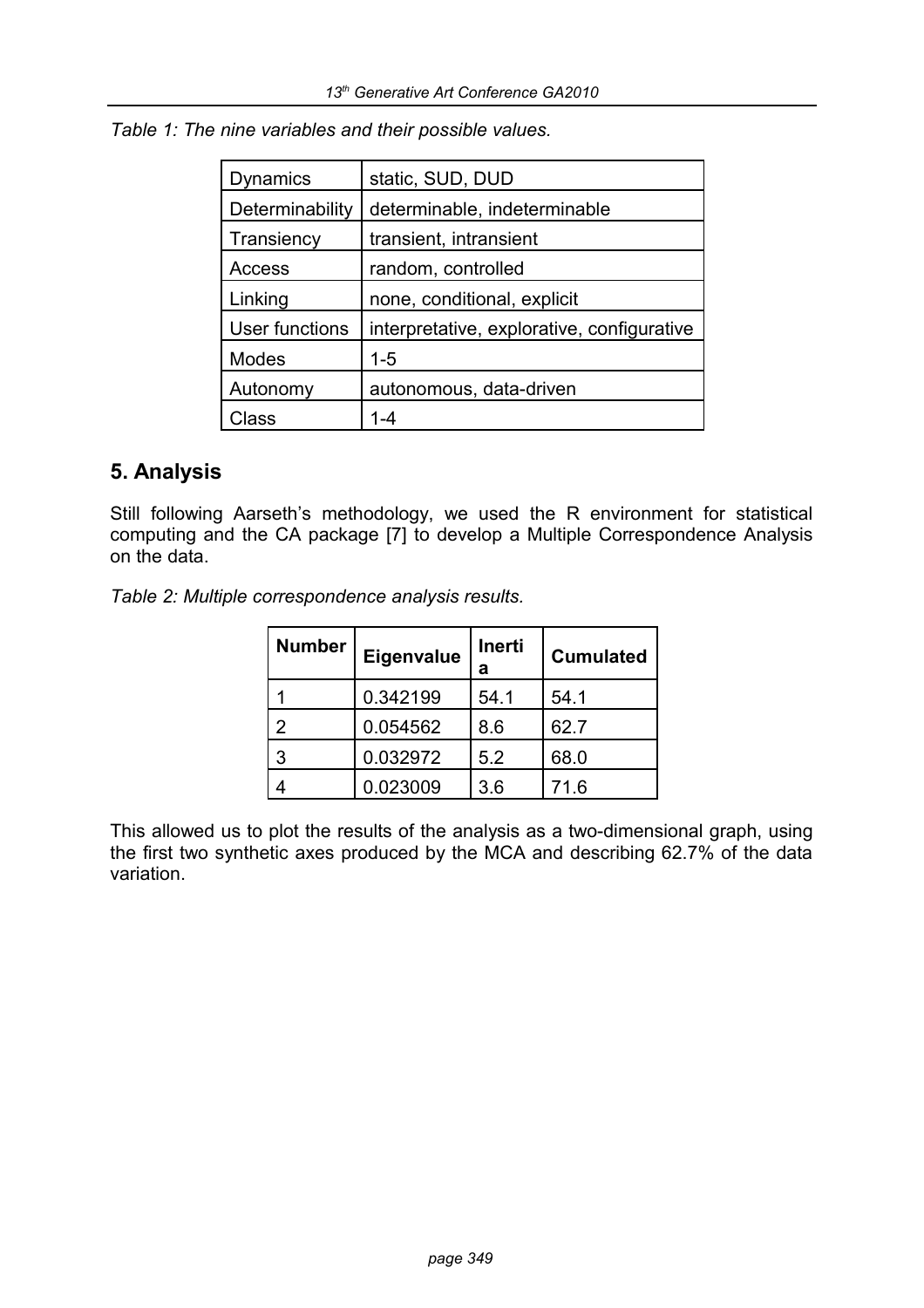

*Figure 1: Plot of the first two synthetic axes of the MCA, showing only the systems.*



*Figure 2: Plot of the first two synthetic axes of the MCA, showing only the categories.*

*Table 3: Classification of the 54 systems.*

| Piec<br>е | Dynami<br>CS  | Determinabili<br>tv | Transien<br>c٧       | Access         | Linking         | U.<br><b>Functions</b> | Mode<br>s | Autonomy       | Clas |
|-----------|---------------|---------------------|----------------------|----------------|-----------------|------------------------|-----------|----------------|------|
|           | <b>Static</b> | Determinabl<br>е    | Intransie<br>nt      | Rando<br>m     | None            | Configurati<br>ve      | 3         | Autonomo<br>us |      |
|           | <b>DUD</b>    | Indeterminab<br>le  | Intransie<br>nt      | Controll<br>ed | Conditio<br>nal | Configurati<br>ve      |           | Autonomo<br>us |      |
|           | <b>SUD</b>    | Determinabl         | <sup>r</sup> ansient | Controll       | None            | Interpretati           |           | Autonomo       |      |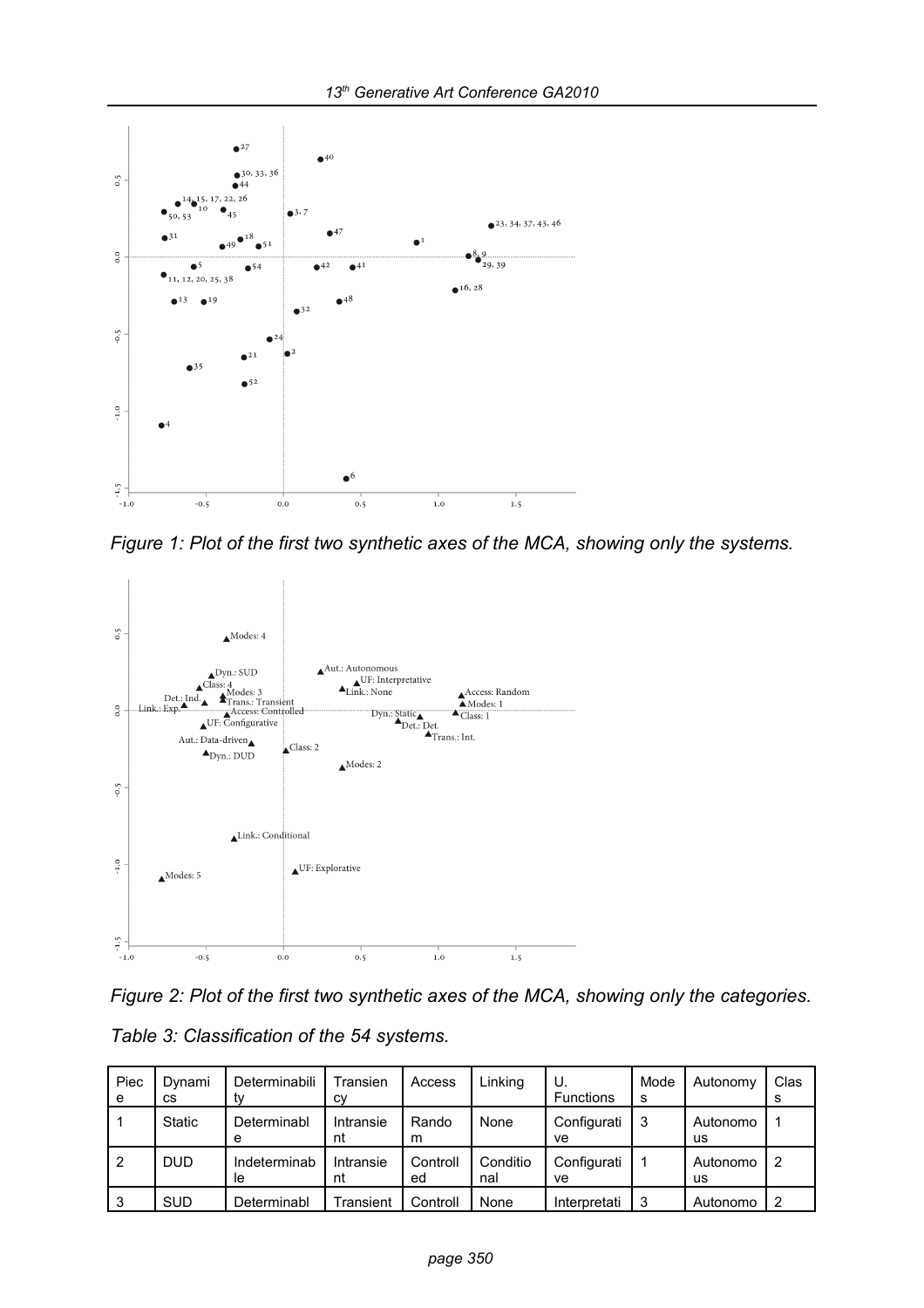|                |               | е                  |                  | ed             |                 | ve                 |                           | us              |                         |
|----------------|---------------|--------------------|------------------|----------------|-----------------|--------------------|---------------------------|-----------------|-------------------------|
| 4              | <b>DUD</b>    | Indeterminab<br>le | Transient        | Controll<br>ed | Conditio<br>nal | Configurati<br>ve  | 5                         | Data-<br>driven | 4                       |
| 5              | <b>DUD</b>    | Indeterminab<br>le | <b>Transient</b> | Controll<br>ed | None            | Configurati<br>ve  | 3                         | Data-<br>driven | $\overline{4}$          |
| 6              | Static        | Determinabl<br>е   | Intransie<br>nt  | Controll<br>ed | Conditio<br>nal | Explorative        | $\overline{2}$            | Data-<br>driven | $\overline{2}$          |
| $\overline{7}$ | <b>SUD</b>    | Determinabl<br>е   | Transient        | Controll<br>ed | None            | Interpretati<br>ve | 3                         | Autonomo<br>us  | $\overline{2}$          |
| 8              | Static        | Determinabl<br>е   | Intransie<br>nt  | Rando<br>m     | None            | Interpretati<br>ve | $\overline{2}$            | Autonomo<br>us  | 1                       |
| 9              | Static        | Determinabl<br>е   | Intransie<br>nt  | Rando<br>m     | None            | Interpretati<br>ve | $\overline{2}$            | Autonomo<br>us  | 1                       |
| 10             | SUD           | Indeterminab<br>le | Transient        | Controll<br>ed | None            | Configurati<br>ve  | $\overline{4}$            | Data-<br>driven | $\overline{\mathbf{4}}$ |
| 11             | <b>DUD</b>    | Indeterminab<br>le | Transient        | Controll<br>ed | Explicit        | Configurati<br>ve  | 3                         | Data-<br>driven | $\overline{4}$          |
| 12             | <b>DUD</b>    | Indeterminab<br>le | Transient        | Controll<br>ed | Explicit        | Configurati<br>ve  | 3                         | Data-<br>driven | $\overline{\mathbf{4}}$ |
| 13             | SUD           | Indeterminab<br>le | Transient        | Controll<br>ed | Conditio<br>nal | Configurati<br>ve  | 3                         | Data-<br>driven | $\overline{4}$          |
| 14             | SUD           | Indeterminab<br>le | Transient        | Controll<br>ed | Explicit        | Configurati<br>ve  | 3                         | Autonomo<br>us  | $\overline{4}$          |
| 15             | SUD           | Indeterminab<br>le | Transient        | Controll<br>ed | Explicit        | Configurati<br>ve  | 3                         | Autonomo<br>us  | 4                       |
| 16             | Static        | Determinabl<br>е   | Intransie<br>nt  | Rando<br>m     | None            | Interpretati<br>ve | $\overline{2}$            | Data-<br>driven | 1                       |
| 17             | <b>SUD</b>    | Indeterminab<br>le | Transient        | Controll<br>ed | Explicit        | Configurati<br>ve  | 3                         | Autonomo<br>us  | $\overline{4}$          |
| 18             | <b>SUD</b>    | Indeterminab<br>le | Transient        | Controll<br>ed | None            | Interpretati<br>ve | 3                         | Data-<br>Driven | $\overline{2}$          |
| 19             | SUD           | Indeterminab<br>le | Transient        | Controll<br>ed | Explicit        | Configurati<br>ve  | $\overline{2}$            | Data-<br>driven | $\overline{2}$          |
| 20             | <b>DUD</b>    | Indeterminab<br>le | Transient        | Controll<br>ed | Explicit        | Configurati<br>ve  | 3                         | Data-<br>driven | 4                       |
| 21             | SUD           | Indeterminab<br>le | Intransie<br>nt  | Controll<br>ed | Explicit        | Explorative        | $\overline{2}$            | Data-<br>driven | $\overline{4}$          |
| 22             | <b>SUD</b>    | Indeterminab<br>le | Transient        | Controll<br>ed | Explicit        | Configurati<br>ve  | 3                         | Autonomo<br>us  | $\overline{4}$          |
| 23             | Static        | Determinabl<br>е   | Intransie<br>nt  | Rando<br>m     | None            | Interpretati<br>ve | $\mathbf{1}$              | Autonomo<br>us  | $\mathbf{1}$            |
| 24             | <b>DUD</b>    | Determinabl<br>е   | Transient        | Controll<br>ed | None            | Configurati<br>ve  | $\overline{2}$            | Data-<br>driven | $\overline{2}$          |
| 25             | <b>DUD</b>    | Indeterminab<br>le | Transient        | Controll<br>ed | Explicit        | Configurati<br>ve  | 3                         | Data-<br>driven | 4                       |
| 26             | <b>SUD</b>    | Indeterminab<br>le | Transient        | Controll<br>ed | Explicit        | Configurati<br>ve  | 3                         | Autonomo<br>us  | 4                       |
| 27             | <b>SUD</b>    | Indeterminab<br>le | Transient        | Controll<br>ed | None            | Interpretati<br>ve | 4                         | Autonomo<br>us  | 4                       |
| 28             | <b>Static</b> | Determinabl<br>e   | Intransie<br>nt  | Rando<br>m     | None            | Interpretati<br>ve | $\overline{2}$            | Data-<br>driven | 1                       |
| 29             | <b>Static</b> | Determinabl<br>е   | Intransie<br>nt  | Rando<br>m     | None            | Interpretati<br>ve | $\mathbf{1}$              | Data-<br>driven | 1                       |
| $30\,$         | <b>SUD</b>    | Indeterminab       | Transient        | Controll       | None            | Interpretati       | $\ensuremath{\mathsf{3}}$ | Autonomo        | $\overline{\mathbf{4}}$ |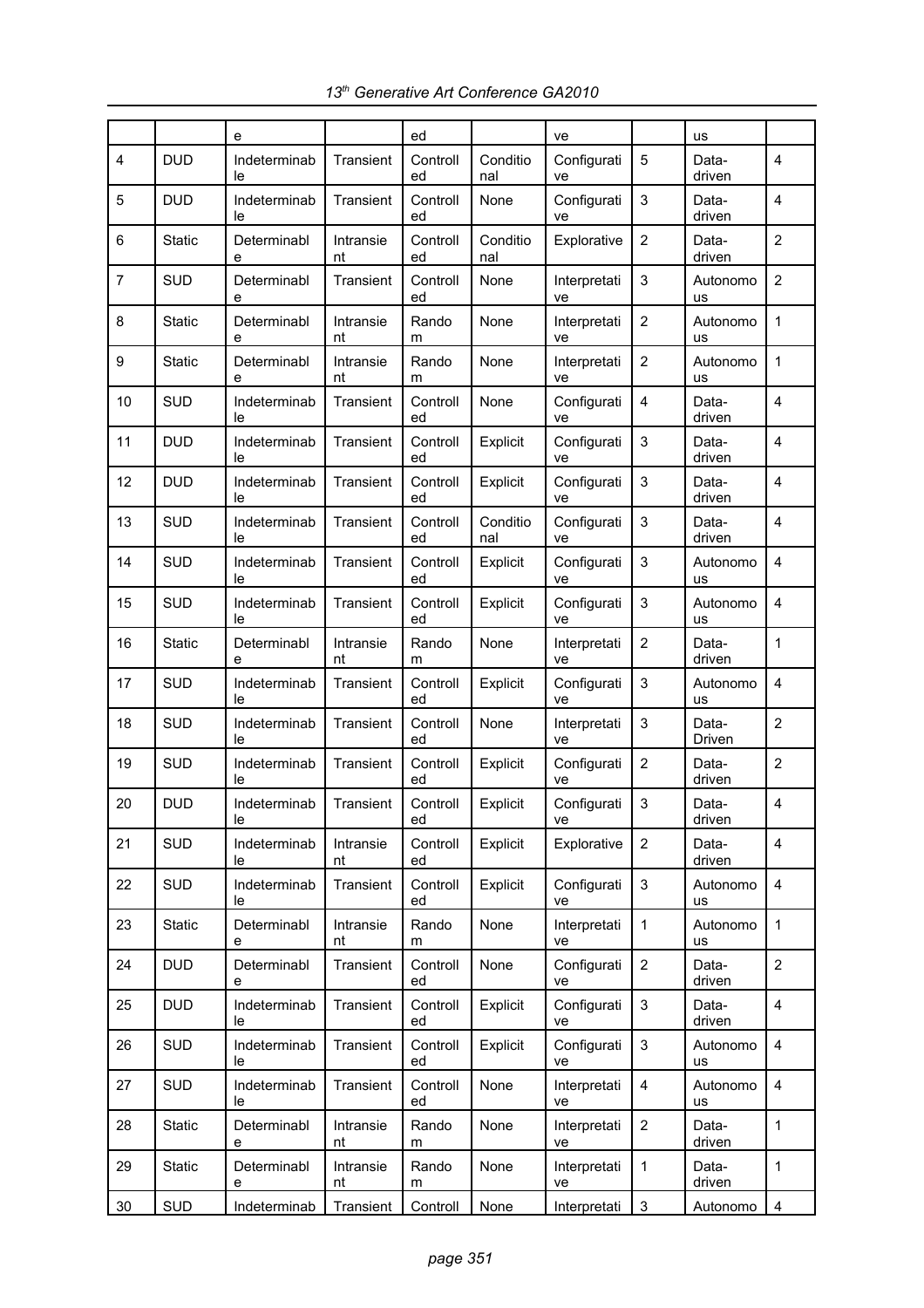|    |               | le                 |                 | ed             |                 | ve                 |                         | us                    |                         |
|----|---------------|--------------------|-----------------|----------------|-----------------|--------------------|-------------------------|-----------------------|-------------------------|
| 31 | SUD           | Indeterminab<br>le | Transient       | Controll<br>ed | Explicit        | Configurati<br>ve  | 3                       | Data-<br>driven       | 4                       |
| 32 | <b>Static</b> | Determinabl<br>е   | Intransie<br>nt | Controll<br>ed | Explicit        | Configurati<br>ve  | 3                       | Data-<br>driven       | $\overline{2}$          |
| 33 | <b>SUD</b>    | Indeterminab<br>le | Transient       | Controll<br>ed | None            | Interpretati<br>ve | 3                       | Autonomo<br>us        | 4                       |
| 34 | <b>Static</b> | Determinabl<br>е   | Intransie<br>nt | Rando<br>m     | None            | Interpretati<br>ve | 1                       | Autonomo<br>us        | $\mathbf{1}$            |
| 35 | <b>DUD</b>    | Indeterminab<br>le | Transient       | Controll<br>ed | Conditio<br>nal | Configurati<br>ve  | 3                       | Data-<br>driven       | $\overline{2}$          |
| 36 | SUD           | Indeterminab<br>le | Transient       | Controll<br>ed | None            | Interpretati<br>ve | 3                       | Autonomo<br>us        | 4                       |
| 37 | Static        | Determinabl<br>е   | Intransie<br>nt | Rando<br>m     | None            | Interpretati<br>ve | $\mathbf{1}$            | Autonomo<br>us        | $\mathbf{1}$            |
| 38 | <b>DUD</b>    | Indeterminab<br>le | Transient       | Controll<br>ed | Explicit        | Configurati<br>ve  | 3                       | Data-<br>driven       | $\overline{\mathbf{4}}$ |
| 39 | Static        | Determinabl<br>е   | Intransie<br>nt | Rando<br>m     | None            | Interpretati<br>ve | $\mathbf{1}$            | Data-<br>driven       | 1                       |
| 40 | Static        | Indeterminab<br>le | Transient       | Rando<br>m     | None            | Interpretati<br>ve | $\overline{\mathbf{4}}$ | Autonomo<br>us        | $\overline{\mathbf{4}}$ |
| 41 | Static        | Determinabl<br>е   | Transient       | Controll<br>ed | None            | Interpretati<br>ve | $\overline{2}$          | Autonomo<br>us        | $\overline{2}$          |
| 42 | Static        | Determinabl<br>е   | Transient       | Controll<br>ed | None            | Interpretati<br>ve | 3                       | Data-<br>driven       | $\overline{2}$          |
| 43 | Static        | Determinabl<br>е   | Intransie<br>nt | Rando<br>m     | None            | Interpretati<br>ve | $\mathbf{1}$            | Autonomo<br>us        | $\mathbf{1}$            |
| 44 | <b>DUD</b>    | Indeterminab<br>le | Transient       | Controll<br>ed | None            | Interpretati<br>ve | $\overline{4}$          | Autonomo<br>us        | $\overline{\mathbf{4}}$ |
| 45 | SUD           | Indeterminab<br>le | Transient       | Controll<br>ed | None            | Interpretati<br>ve | 3                       | Data-<br>driven       | $\overline{\mathbf{4}}$ |
| 46 | Static        | Determinabl<br>е   | Intransie<br>nt | Rando<br>m     | None            | Interpretati<br>ve | 1                       | Autonomo<br>us        | $\mathbf{1}$            |
| 47 | Static        | Determinabl<br>е   | Transient       | Controll<br>ed | None            | Interpretati<br>ve | 3                       | Autonomo<br>us        | $\overline{2}$          |
| 48 | Static        | Determinabl<br>е   | Transient       | Controll<br>ed | None            | Interpretati<br>ve | $\overline{2}$          | Data-<br>driven       | $\overline{2}$          |
| 49 | <b>DUD</b>    | Indeterminab<br>le | Transient       | Controll<br>ed | None            | Interpretati<br>ve | $\mathfrak{S}$          | Data-<br>driven       | $\overline{4}$          |
| 50 | <b>SUD</b>    | Indeterminab<br>le | Transient       | Controll<br>ed | Explicit        | Configurati<br>ve  | $\overline{4}$          | Data-<br>driven       | $\overline{4}$          |
| 51 | <b>DUD</b>    | Indeterminab<br>le | Transient       | Controll<br>ed | None            | Interpretati<br>ve | $\mathbf{2}$            | Autonomo<br><b>us</b> | $\overline{4}$          |
| 52 | <b>DUD</b>    | Indeterminab<br>le | Transient       | Controll<br>ed | Conditio<br>nal | Configurati<br>ve  | $\overline{2}$          | Data-<br>driven       | $\mathbf{1}$            |
| 53 | <b>SUD</b>    | Indeterminab<br>le | Transient       | Controll<br>ed | Explicit        | Configurati<br>ve  | $\overline{4}$          | Autonomo<br>us        | $\overline{4}$          |
| 54 | <b>SUD</b>    | Determinabl<br>е   | Transient       | Controll<br>ed | None            | Configurati<br>ve  | $\mathfrak{S}$          | Data-<br>driven       | $\overline{2}$          |

# **6. Control Analysis**

We tried to devise this model to allow for objective classifications, reducing the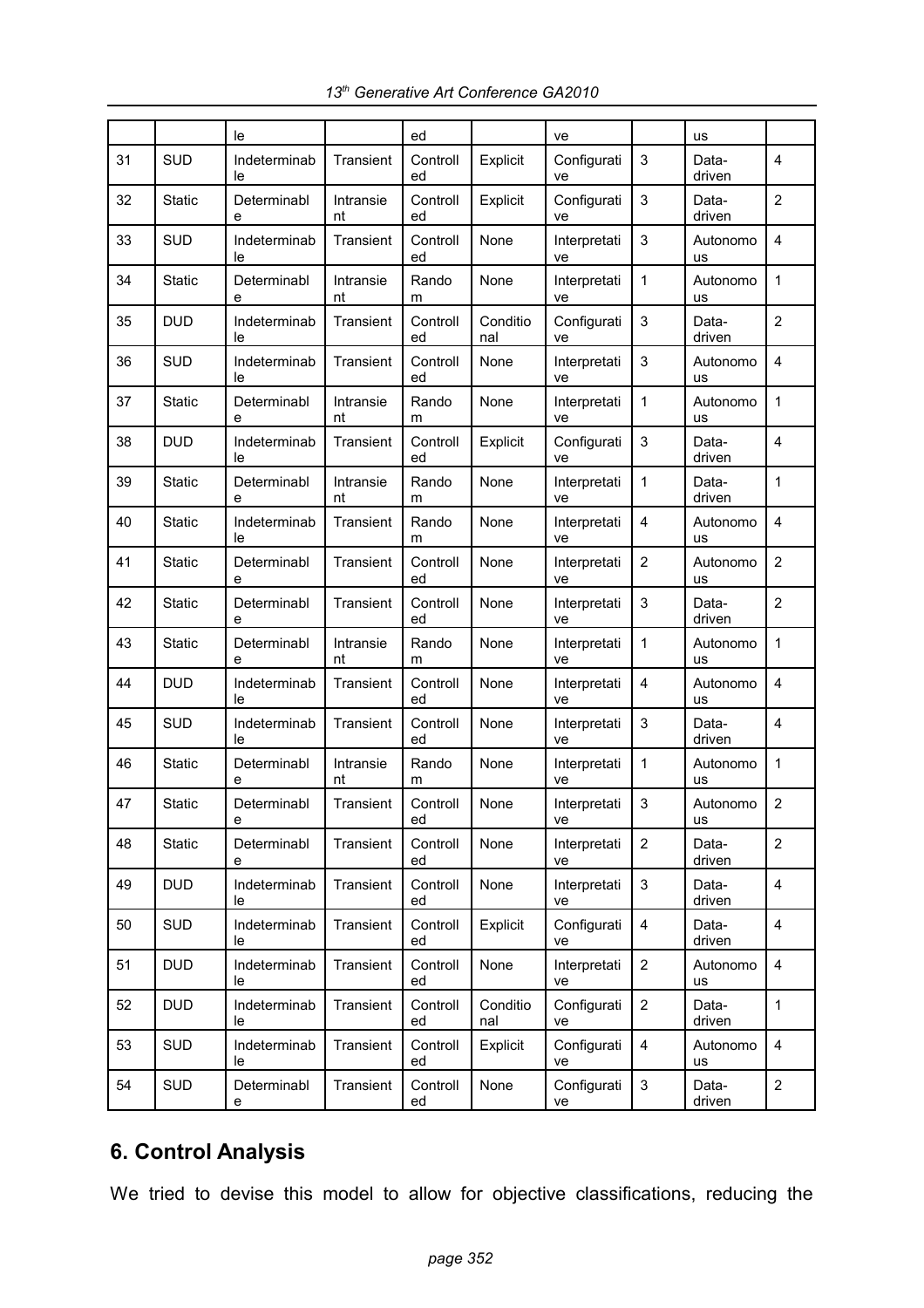subjectivity of the classifier to a minimum. It is however impossible to ignore the influence of subjective factors in the classification. Trying to test both our analysis as the definitions of the variables, we decided to elaborate a second analysis, providing documentation of the systems and a description of the model to an independent analyzer, in order to assess whether (and to what extent) their classification would match ours. A colleague of ours, lecturer in communication design, who is working on a doctoral thesis on audiovisual interactive media, developed the control analysis. The sharing of a repertoire of references was an influential aspect in the selection of the analyzer but it did not mean that the understanding of the model was straightforward.

Most variables were swiftly understood and their analysis (developed independently and without a prior knowledge of our results) was largely uneventful. The modes variable was that which presented a greater challenge, especially in the classification of the procedural and haptic modes. The control analyzer tended to classify as haptic all those systems where there was a level of interaction, independently of the devices used in the process (standard controllers such as a computer mouse or keyboard or, alternatively, dedicated controllers that can be considered to heighten the haptic awareness and involvement of the user). It also tended to identify the procedural mode in more instances than those found in our original analysis. We believe that this happened because the control analyzer regarded the outputs of a system as always being part of the system and not as independent artifacts that may or may not be procedural or able to communicate the procedurality of the system that produced them.

After conclusion the control analysis revealed a divergence of 7.4% of the total number of variables analyzed: 36 differing classifications in a total of 486.

| <b>Variable</b>       | <b>Total</b><br>divergences | Percentage |
|-----------------------|-----------------------------|------------|
| Dynamics              | 3                           | 5.55%      |
| Determinability       | 0                           | $0\%$      |
| Transiency            | 0                           | 0%         |
| Access                | 0                           | 0%         |
| <b>User Functions</b> | 1                           | 1.85%      |
| Linking               | 2                           | 3.70%      |
| <b>Modes</b>          | 23                          | 42.59%     |
| Autonomy              | 0                           | 0%         |
| Class                 | 7                           | 12.96%     |

*Table 4: Divergences between our analysis and the control analysis (total and percentage).*

The modes variable was where a greater divergence was identified. This is not, as it may seem at first sight, a sign of arbitrariness in the classification. It is rather, we believe, the effect of differences in the understanding of the nature of the procedural and haptic modes and on their positive identification in more instances than those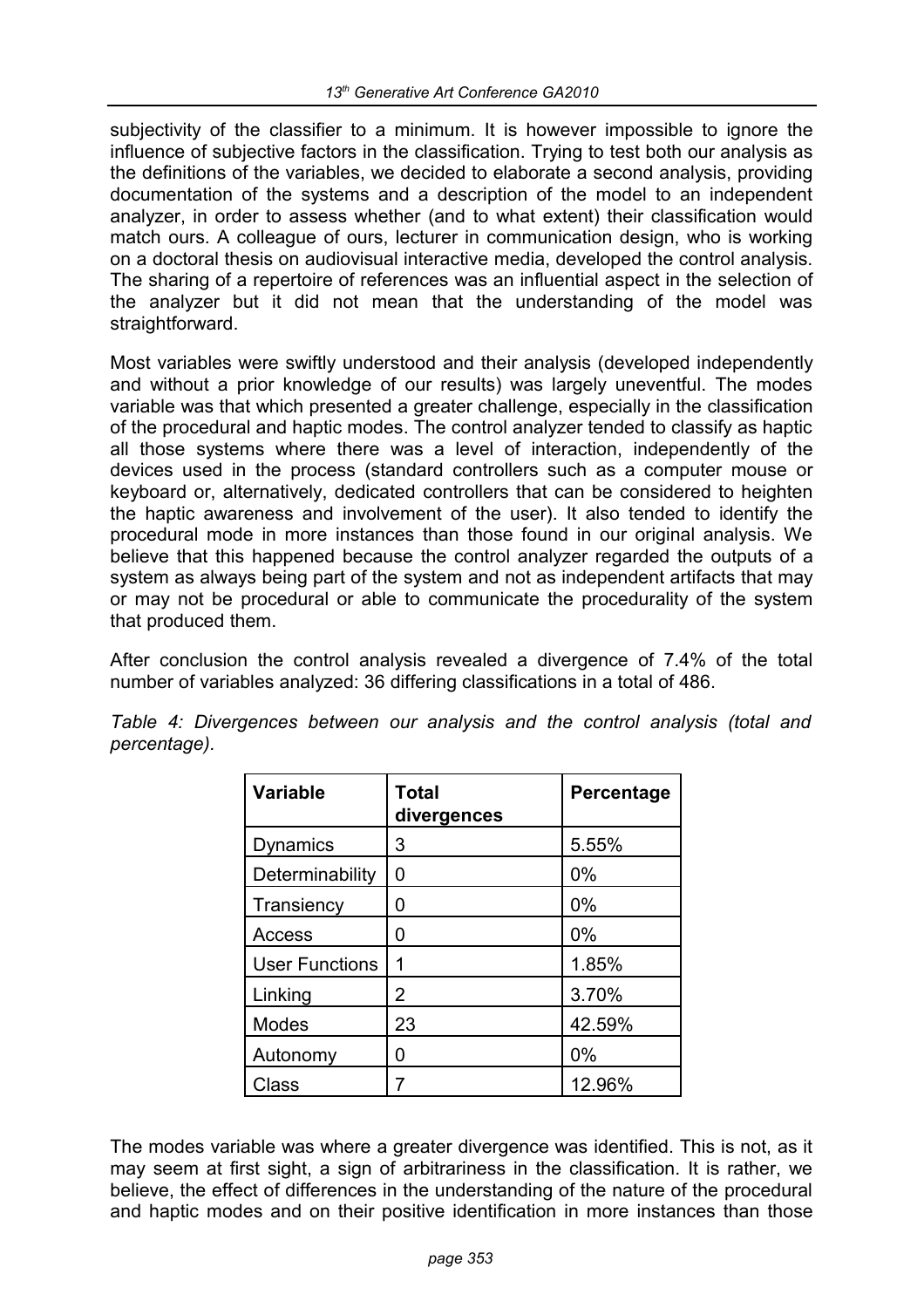accounted in our analysis. When comparing both analyses of the modes variable, we find that in almost all cases the divergence is explained by the extra classification of procedural (in 8 cases) or haptic (in 12 cases) modes for a given system. Only in three of the divergences the control analysis identified a lower number of modes than the original analysis. Should we choose to disregard the extra modes found in the control analysis as consequences of a vague definition of the modes, we can interpret the divergence in modes as being much lower, around 5.5%. It should be noted that divergences in the simultaneous classification of two of the variables were only found in six of the systems.

# **7. Findings**

Somewhat predictably, the periphery of the graph plotting the artificial aesthetic systems was taken by works such as *A-Volve* (4), *30x1* (27) and *Connect* (40), which originally stood somewhat apart from the rest of the selection (as well as from each other) due to their physical characteristics. The most isolated system is *My Boyfriend Came Back from the War* (6), which also happens to be the only narrative hypertext in the lot. Although isolated, it is nevertheless plotted in a logical location. In the east edge of the plot we can find a population of printed or otherwise static outputs, while the west area is predominantly populated by interactive systems. If we circumscribe the areas occupied by interactive and non-interactive systems, we find that they do not overlap and create two well-defined islands in the graph.



*Figure 3: Interactive (south-west quadrant) and non-interactive (north-east quadrant) systems.*

A closer look at the determining categories encompassed by each of these areas may allow us to understand which values are most typically associated with each group. In the east quadrant we find that the non-interactive pieces are mostly static, determinable, intransient and randomly accessible, with no linking, and characterized by an interpretative user function. Deep unit dynamics, conditional linking and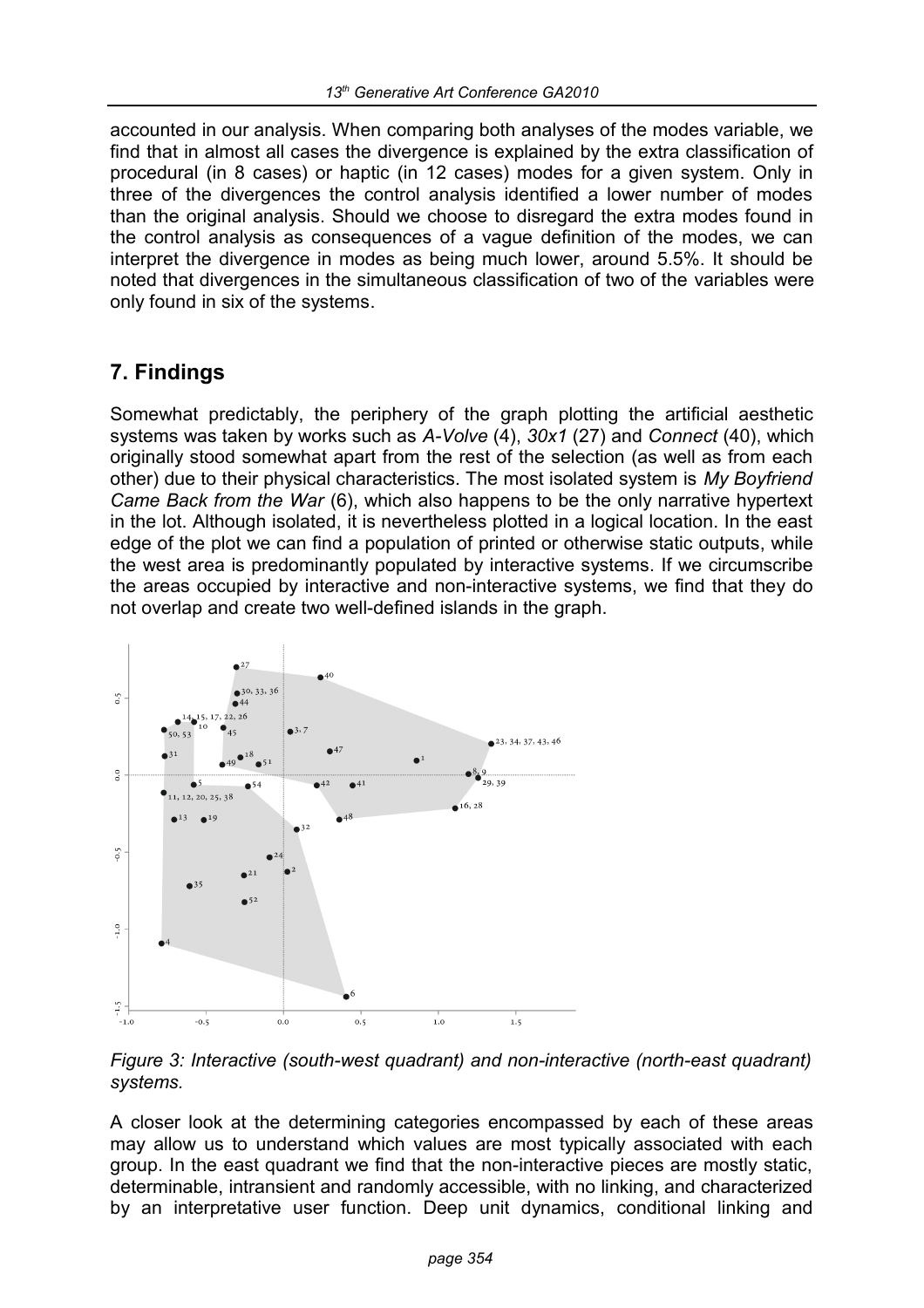explorative and configurative user functions characterize the interactive systems in the west quadrant, that also tend to concentrate more modalities and to develop higher computational classes.

The only book among the pieces, *Cent mille milliards de poèmes* (1), sits in the middle of the non-interactive island. Its placement raises the question of whether books can be seen as interactive devices or if they are simply configurable artifacts. Following the definition proposed by Schubiger [8] of an interactive system as one that supports communication in both directions, from user to system and back, or that by Lippman, who sees interaction as "mutual and simultaneous activity on the part of both participants, usually working towards some goal, but not necessarily" [1], it becomes clear that regardless of which particular reconfigurations may be developed, a book should not be seen as an interactive system.

A circumscription of the systems producing computer-based outputs also allows us to understand a clear division between two groups. This is not simply a split between class 4 systems and class 1 and 2 systems, it can be seen as a separation between systems that produce outputs that are real-time computations from those that do not.



*Figure 4: Computer-based (west) and non-computer-based (east) systems.*

The plot does not allow us to infer much about an eventual genre partitioning of the systems, and we wonder whether this can be seen as a shortcoming of the model or if, on the other hand, genres are simply too undefined, broad, or blurred in computational media to be able to recognize encompassing genre definitions that can be applied to such a varied group of pieces. If we look at groups of pieces plotted in coincident coordinates, we discover that even when trying to fit traditional genre descriptions such as sculpture, painting or drawing, the boundaries are not clear. We can for example find two of the most rapidly identifiable sculptural works, *Cylinder* (16) and *A Week in the Life* (39), plotted near each other but nevertheless in different coordinates, and sharing their respective positions with two visual-only outputs that can be classified as drawings or illustrations. We do find that all linear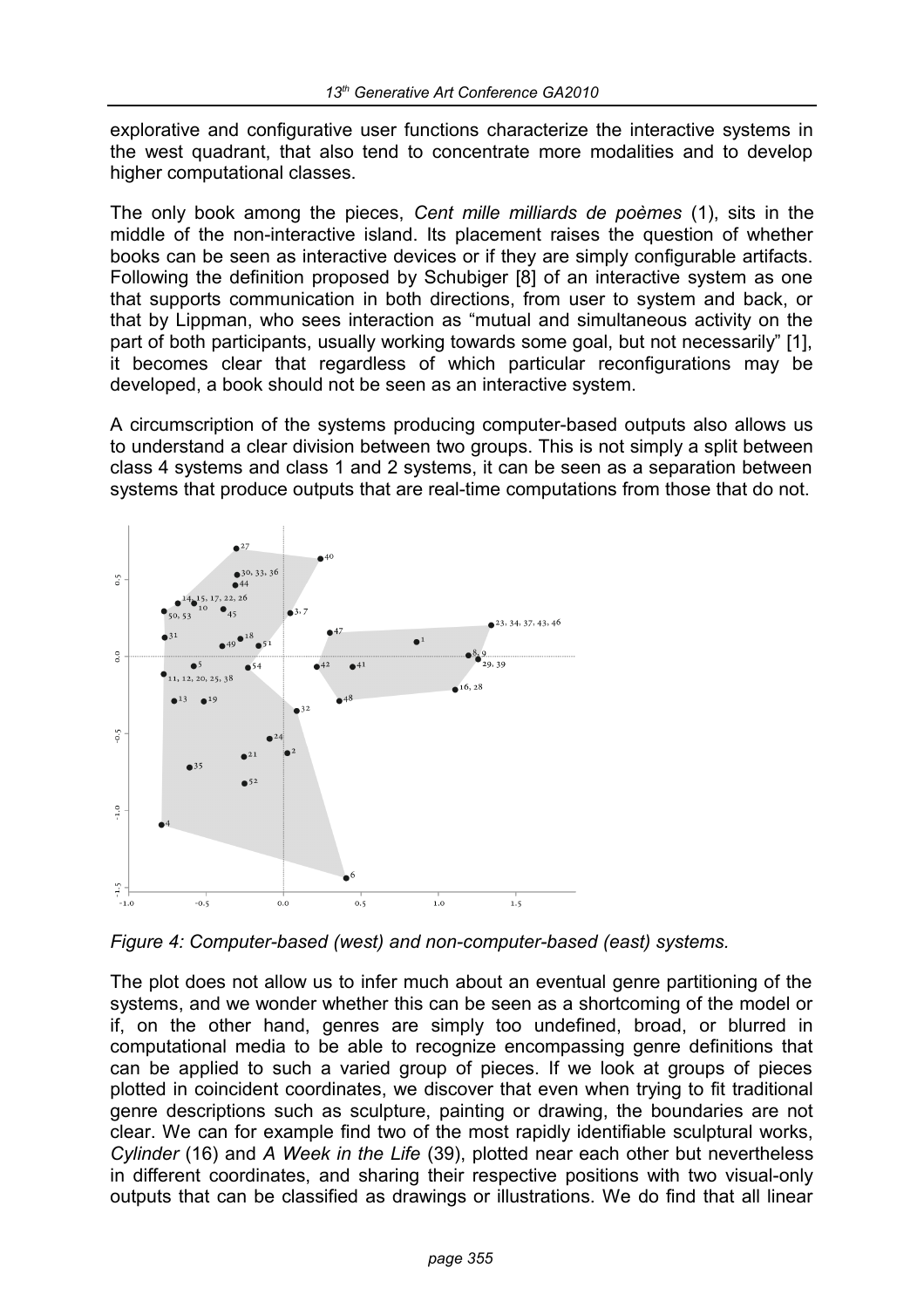videos are plotted in neighboring positions but still not necessarily sharing the same exact coordinates, something that is far more common among printed or plotted outputs. It is also interesting to discover that two of the pieces where a certain directionality (and irreversibility) of time is patent — *Agrippa* (3) and *Every Icon* (7) share the same coordinates and are therefore plotted in the same location, although at first sight they may seem to be very different systems, working in somewhat different media and belonging to different genres or artistic typologies.

#### **7.1 Future research**

We intentionally bounded our analysis to aesthetic systems that could be classified either as visual arts or as communication design, preserving a few works that were also analyzed by Aarseth and that can be classified as literary. We recognize that a broader field of analysis would be desirable, incorporating works from other fields of design or art. Although this was not done in the present work, the common characteristics discovered among the analyzed works lead us to believe that such a follow-up study should be developed. Future research will hopefully allow us to refine this model, further developing the study of the procedural and haptic modes, as better definitions are necessary to eliminate as much subjectivity as possible from the classification.

All artificial aesthetic systems are actions and processes and these always constitute some sort of narrative. A complete study of procedural media thus needs to include their narrative properties without loosing sight of the remaining procedural aspects. Although we can imagine a partition between the study of rule-based and storybased aspects of the systems, we long for a dialectic model to be used in the study of narrative procedural systems, where one can manage to reincorporate *perspective* as it was originally defined by Aarseth. In the future we hope to further develop the model, studying narrative as a phenomenon that emerges from procedurality, particularly from the procedural modality and from the human desire to witness the unfolding of processes.

### **Acknowledgements**

This work would not be possible without the help, advice and insight provided by Heitor Alvelos and Penousal Machado, supervisors of the thesis in which context it was developed. We are indebted to Golan Levin, Lia, Luísa Ribas and Marius Watz, for the invaluable advice and collaboration.

This work was developed with the financial aid of the Fundação para a Ciência e Tecnologia (FCT), under the Programa Operacional Potencial Humano (SFRH / BD / 43877 / 2008).

#### **References**

[1] **Aarseth, Espen J.** *Cybertext: Perspectives on Ergodic Literature*. Baltimore, Maryland: The Johns Hopkins University Press, 1997.

[2] **Barratt, Krome**. *Logic and Design: in Art, Science & Mathematics*. Guilford, Connecticut: Design Books, 1980. 1989.